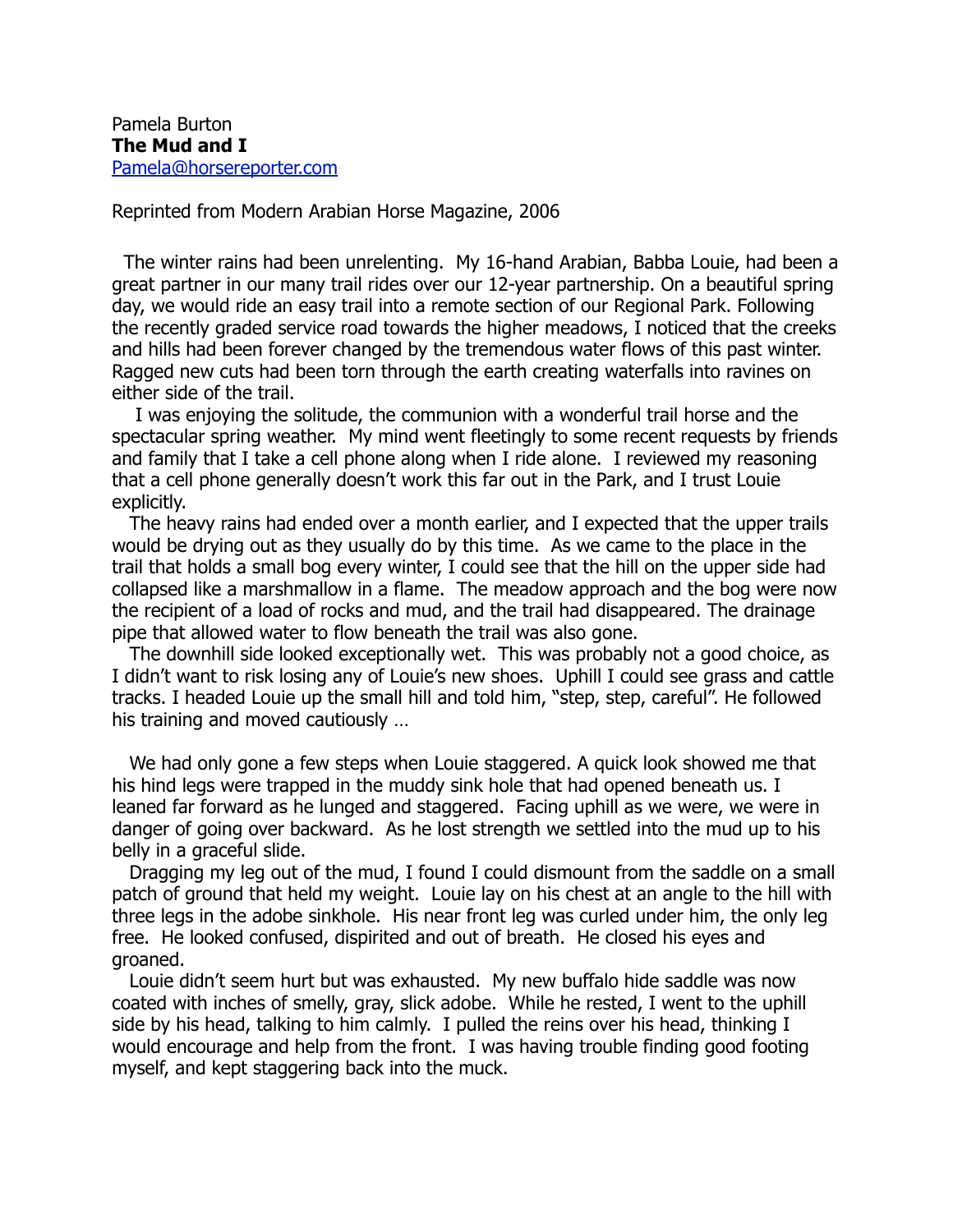Once Louie got his breath, I lightly lifted the reins and said, "Now boy, try it again". He opened his eyes, took a breath and propelled himself up with a staggering lunge. With this great effort, he managed to pull the reins out of my hands and throw his one good leg through the reins. This effectively now hog-tied his leg to his head, pulling his head down as well. While he rested again, half–lying on his chest, face in the mud, I frantically strove to unbuckle the slippery throat latch on his bridle. Once free, I pulled the entire headstall off of his head. I also managed to unfasten the girth on the side that was out of the mud and unbuckle one side of the breast collar. Since half of the saddle was entombed in the mud, there was no way to complete this maneuver.

 After a brief rest, Louie gave another lunge. This time with his head free, he was able to push off with the good leg and the goulash of mud made a ghastly sucking sound as it reluctantly released him. Unable to find hard ground, he collapsed flat on the hill. Now, half buried in the mud, the saddle was keeping him from rolling over down the hill and freeing himself. His legs were stuck out straight uphill. I didn't think he'd broken anything, but I couldn't be sure. He closed his eyes, sighed and was quiet. Stroking his neck, I spoke to him quietly.

 I thought fleetingly of the cell phone that I did not have. If he could not get turned around and up, should I leave him and walk back down the trail to get help? The walk was 40 minutes and I had not seen a Ranger in Base Camp as we rode by earlier. It would be dangerous to leave him to fend for himself stuck in the mud, and he wouldn't know what to do if he did get out. My other option was to wait and hope that another hiker would take this trail at some point today. My penchant for remote areas now worked against us.

 Then, I saw Louie's lips move. Always the gourmand, he was trying to nibble the grass that was just under his prone nose and mouth on a small patch not buried in the mud. If he was going to eat in this position, he was okay, just tired. "Good boy, Louie", I said. With this encouragement, he lifted his head from the ground, gathered himself and gave one more tremendous heave against gravity. This time he managed to pull himself uphill onto his chest. He waited a few moments, and then was on his feet. He staggered in the sticky mud but soon found a firm patch where he stood, dripping chunks of mud. The loosened girth allowed the saddle to stay in the mire with the saddle pad hanging down his side, tethered to Louie from the breast collar where it snapped onto the saddle and the girth. My hands shaking, I finally found and released the slippery snap, and the saddle settled securely into the mud.

 Louie took a few steps, nibbled at the grass at his feet, and looked at me as if to say, "now what"? I stroked his neck, saying, "good boy, good boy", and told him what a wonderful horse he was and how sorry I was to get us into this predicament.

 Placing the reins over his head, I led him carefully back to solid ground. It seemed as though we were walking back into another dimension, yet it was only about 6 feet away. Louie seemed content to nibble at the grass but kept looking up to check on me as I went back for the saddle.

 Removing the bit from the bridle, I now put what was a halter over his head, attaching the reins to lead. We walked a few steps and he seemed to be moving okay. As I watched Louie drying in the sun with mud from his ears to his tail, he began to look like a plaster horse statue. He was subdued, but did not look depressed.